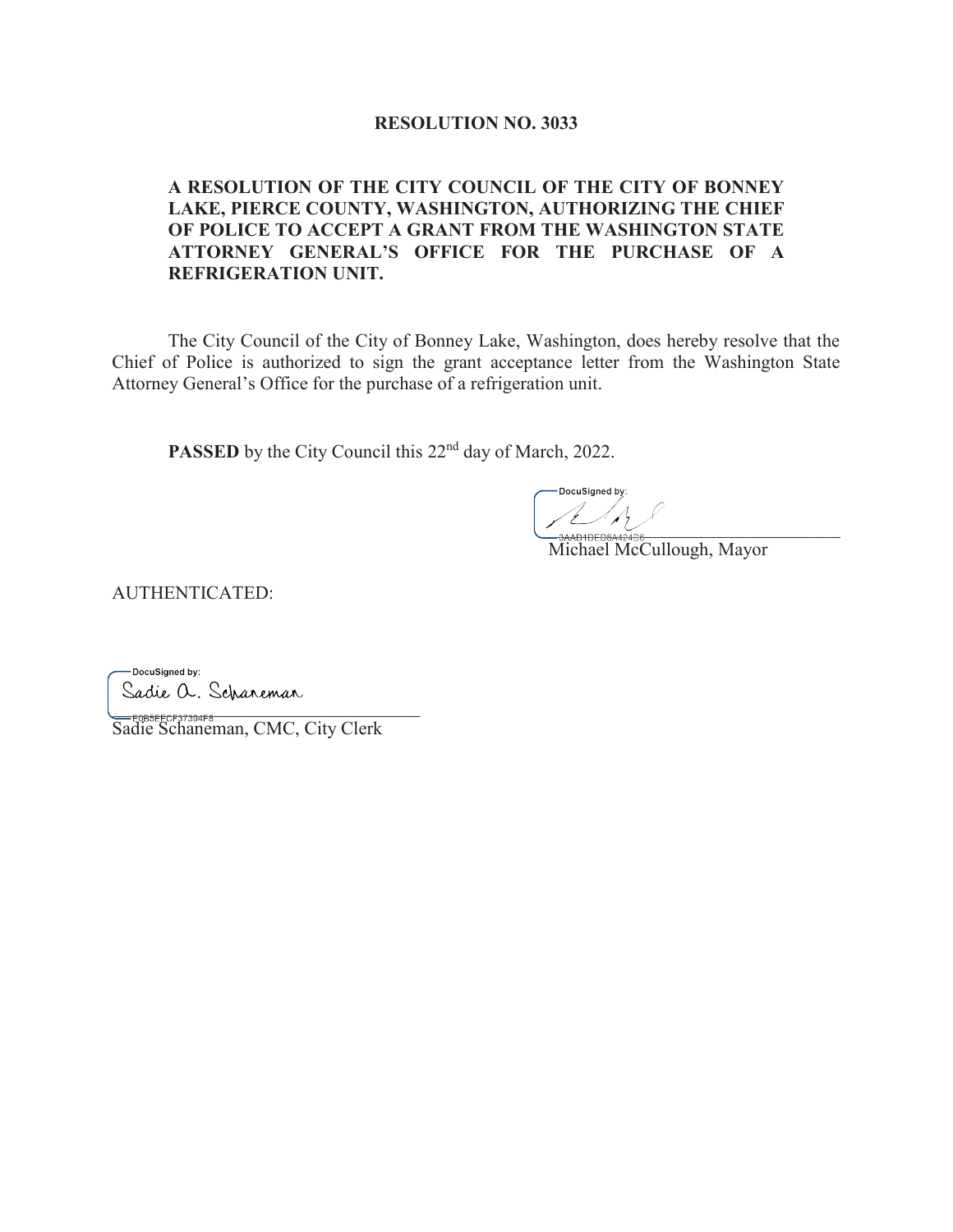## City of Bonney Lake **City Council Agenda Bill (AB)**

| <b>Department / Staff Member:</b> | <b>Meeting/Workshop Date:</b>       | <b>Agenda Bill Number:</b>    |  |
|-----------------------------------|-------------------------------------|-------------------------------|--|
| Chief of Police / Bryan Jeter     | March 22, 2022                      | AB22-51                       |  |
| <b>Agenda Item Type:</b>          | <b>Ordinance/Resolution Number:</b> | <b>Councilmember Sponsor:</b> |  |
| Resolution                        | 3033                                |                               |  |
|                                   |                                     |                               |  |

Agenda Subject: Acceptance Of Attorney General Grant To Purchase Refrigeration Unit.

Full Title/Motion: A Resolution Of The City Council Of The City Of Bonney Lake, Pierce County, Washington, Authorizing The Chief Of Police To Accept A Grant From The Washington State Attorney General's Office For The Purchase Of A Refrigeration Unit.

**Administrative Recommendation:** Approve

**Background Summary:** In 2017 the Washington State Attorney General's Office (AGO) launched a Sexual Assault Kit Initiative to address the accumulation of unsubmitted sexual assault kits. To preserve sexual assault evidence, the AGO solicited applicants for grant funding to purchase refrigeration units. The Bonney Lake Police Department was recently notified that they had been selected to receive a grant. This grant will allow BLPD to preserve sensitive evidence in an effort to further support victims of sexual assault.

**Attachments:** Grant award letter

| <b>BUDGET INFORMATION</b>                       |                        |                             |                                          |                               |  |  |
|-------------------------------------------------|------------------------|-----------------------------|------------------------------------------|-------------------------------|--|--|
| <b>Budget Amount</b>                            | <b>Current Balance</b> | <b>Required Expenditure</b> | <b>Budget Balance</b>                    | <b>Fund Source</b>            |  |  |
| \$0                                             |                        | Up to \$3,500               |                                          | General                       |  |  |
|                                                 |                        |                             |                                          | Utilities                     |  |  |
|                                                 |                        |                             |                                          | Other                         |  |  |
| <b>Budget Explanation: Reimbursed</b>           |                        |                             |                                          |                               |  |  |
| <b>COMMITTEE, BOARD &amp; COMMISSION REVIEW</b> |                        |                             |                                          |                               |  |  |
| <b>Council Committee:</b>                       | Finance                | Approvals:                  |                                          | $\mathbf{N}\mathbf{0}$<br>Yes |  |  |
|                                                 |                        | Chair/Councilmember         | Terry Carter                             |                               |  |  |
| Committee Date: March 22, 2022                  |                        | Councilmember               | Justin Evans                             |                               |  |  |
|                                                 |                        |                             |                                          |                               |  |  |
|                                                 |                        | Councilmember               | Tom Watson                               |                               |  |  |
| <b>Forwarded to:</b>                            |                        | <b>Consent Agenda:</b>      | N <sub>o</sub><br>Yes                    |                               |  |  |
| <b>Commission/Board Review:</b>                 |                        |                             |                                          |                               |  |  |
| <b>Hearing Examiner Review:</b>                 |                        |                             |                                          |                               |  |  |
| <b>COUNCIL ACTION</b>                           |                        |                             |                                          |                               |  |  |
| Workshop Date(s):                               |                        | Public Hearing Date(s):     |                                          |                               |  |  |
| Meeting Date(s):                                | March 22, 2022         | Tabled to:                  |                                          |                               |  |  |
| <b>APPROVALS</b>                                |                        |                             |                                          |                               |  |  |
| Director:                                       | Mayor:                 |                             | <b>Date Reviewed by</b>                  |                               |  |  |
| Bryan Jeter                                     | MM                     |                             | <b>City Attorney:</b><br>(if applicable) |                               |  |  |

Rev. January 2014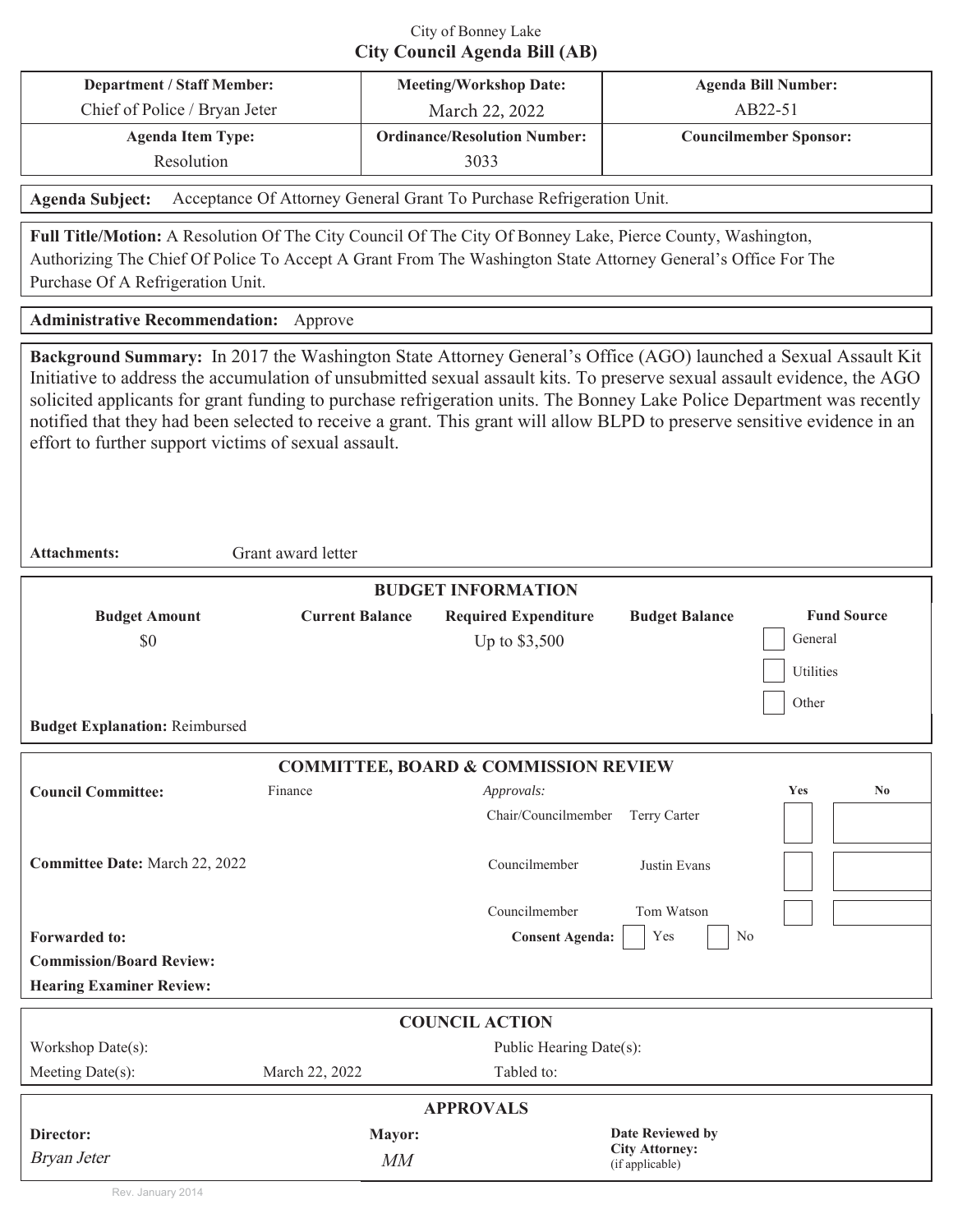

# **Bob Ferguson**

Financial Services Division

PO Box 40107 • Olympia, WA 98504-0107 • (360) 586-3003

March 14, 2022

Bonney Lake Police Department Contact: Captain Ben Stamper DUNS 177094588 18421 Veteran's Memorial Drive Bonney Lake, WA 98391

RE: Federal Grant Info: SAKI 2017-AK-BX-0016 Grant; CFDA 16.833; US DOJ, OJP, BJA;  $10/1/17-9/30/22$ ; Attorney General of Washington (pass-thru agency) Award \$3,000,000

**Subrecipient:** Bonney Lake Police Department **Contract:** RU-22-04 **Subaward:** up to \$3,500.00 for Purchase of Requested Refrigeration Unit

The Washington State Office of the Attorney General (AGO) is pleased to announce that the Bonney Lake Police Department has been selected to receive an award to purchase a refrigeration unit to help with storage of evidence from sexual assault investigations as outlined in the Subrecipient Commitment form that your agency submitted to AGO Grants.

Please sign and date below to acknowledge acceptance of this grant and return to FISGrants@atg.wa.gov by March 31, 2022. Please review the attached A19-1 Voucher form and verify that your statewide vendor number is correct.

This is a cost reimbursement grant and funds will not be awarded in advance. Upon purchase of this unit, please submit any invoices and receipts for reimbursement along with a photo of the purchased refrigeration unit to  $FISGrants@atg.wa.gov$ . The unit must be purchased and received prior to September 30, 2022.

The Attorney General's Office would like to thank you for your commitment to public safety and for partnering with the AGO in its efforts to address the accumulation of unsubmitted sexual assault kits and provide answers to survivors and their families.